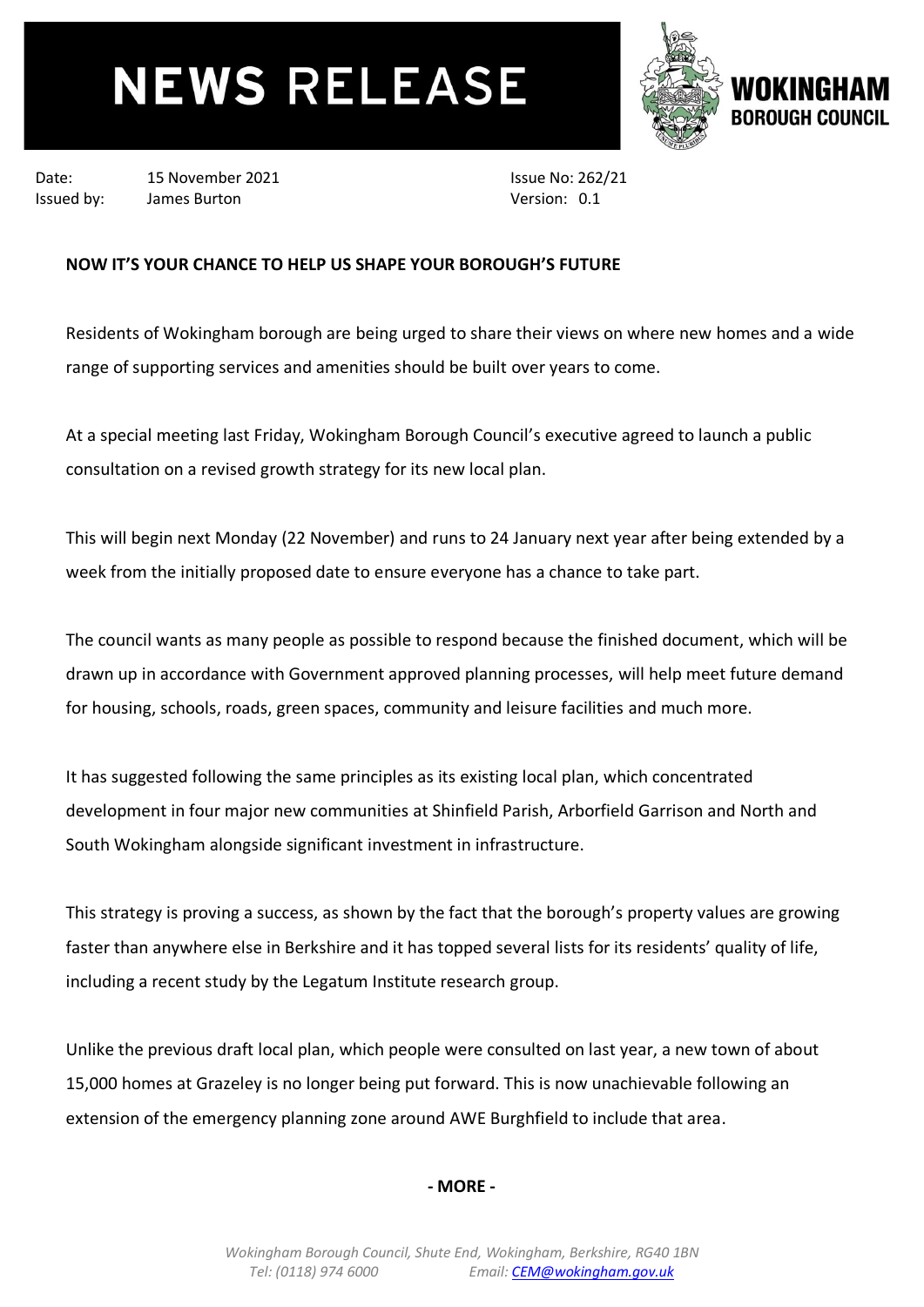The council therefore suggests an alternative approach which will continue to reflect residents' preferences, expressed in earlier consultations, for most development to be built in carefully planned major new communities with suitable infrastructure.

The revised growth strategy includes a new garden village with generous green space on land south of the M4, between Shinfield, Arborfield and Sindlesham.

This would comprise about 4,500 homes, of which at least 2,200 would be built during the plan period to 2038 while the rest would help meet demand beyond then. Of these, 35 per cent would be affordable housing for local people.

The area, which includes land at Hall Farm and in the Loddon Valley, would accommodate a substantial amount of the borough's housing and employment needs in a sustainable way and on a scale which meets the challenges of climate change sustainably.

New jobs in a range of sectors would be created in the area near the Thames Valley Science and Innovation Park, which might accommodate a full or partial relocation of the Royal Berkshire Hospital in Reading, subject to funding decisions.

There would also be new walking and cycle routes, primary schools, a secondary school, sports facilities and neighbourhood centres. A major public green space or park would be created along the River Loddon, offering scope to improve biodiversity by restoring and enhancing habitats.

The revised growth strategy also proposes an additional allocation of about 800 homes within the council's existing South Wokingham major development, to the south of the railway line and Waterloo Road.

This is in addition to the 2,500 dwellings allocated to South Wokingham in the current local plan. Under this proposed revision, Gray's Farm off Heathlands Road would be developed for outdoor and indoor sports and community uses.

**- MORE -**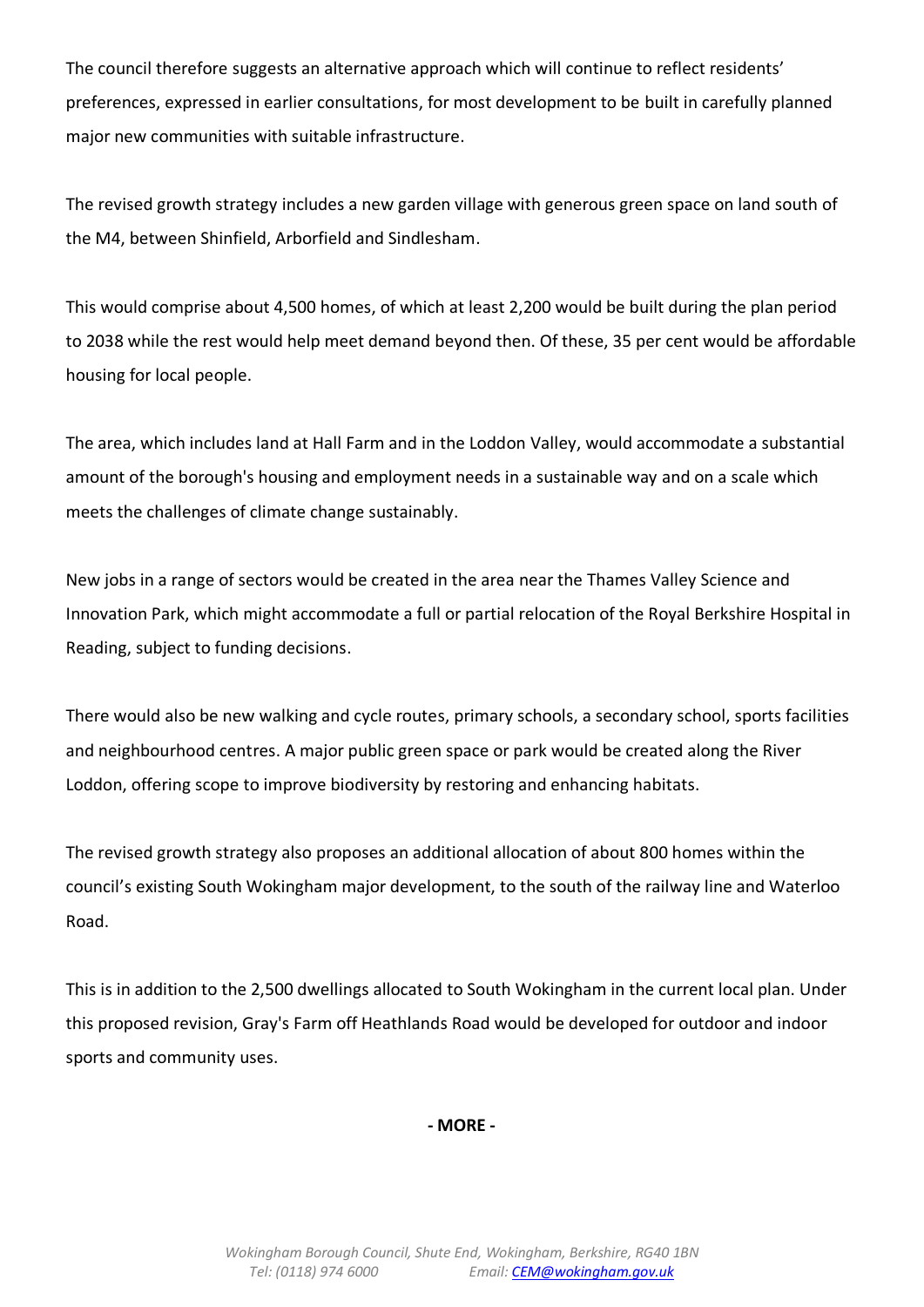These larger allocations help the council to provide new homes by allocating fewer sites overall, protecting the vast majority of the borough.

However, some smaller scale development is also needed to support the vitality and viability of smaller communities and create opportunities for local people to stay in their area.

The council therefore also proposes about 2,700 homes across 46 smaller sites in Wokingham town and the parishes of Arborfield and Newland, Barkham, Charvil, Finchampstead, Hurst, Ruscombe, Shinfield, Sonning, Swallowfield, Twyford and Winnersh.

The revised growth strategy is also looking to designate more than 70 additional areas as local green space, far more than the eight proposed in the previous draft plan, so it wants people's views on this too.

The draft local plan included clear commitments, which will be retained, to tackling the climate emergency through sustainable development policies, protecting valued landscapes and providing affordable housing quotas of up to 50 per cent on most new developments.

Cllr Wayne Smith, executive member for planning and enforcement, said: "Like other local authorities, we're legally required to produce policies that guide planning decisions on where development is supported and where it isn't.

"Our current policies still effectively manage development across the borough while delivering highquality infrastructure but were only written to do this until 2026. The new ones must therefore look further forward while taking that same successfully proven approach.

"Without valid and effective planning policies, developers could easily challenge any decision to refuse permission and the council could lose its say over where or how new housing and other development would take place.

"This could lead to homes being allowed in unsuitable locations, being of lower quality, and in places where infrastructure can't be improved to serve residents properly.

### **- MORE -**